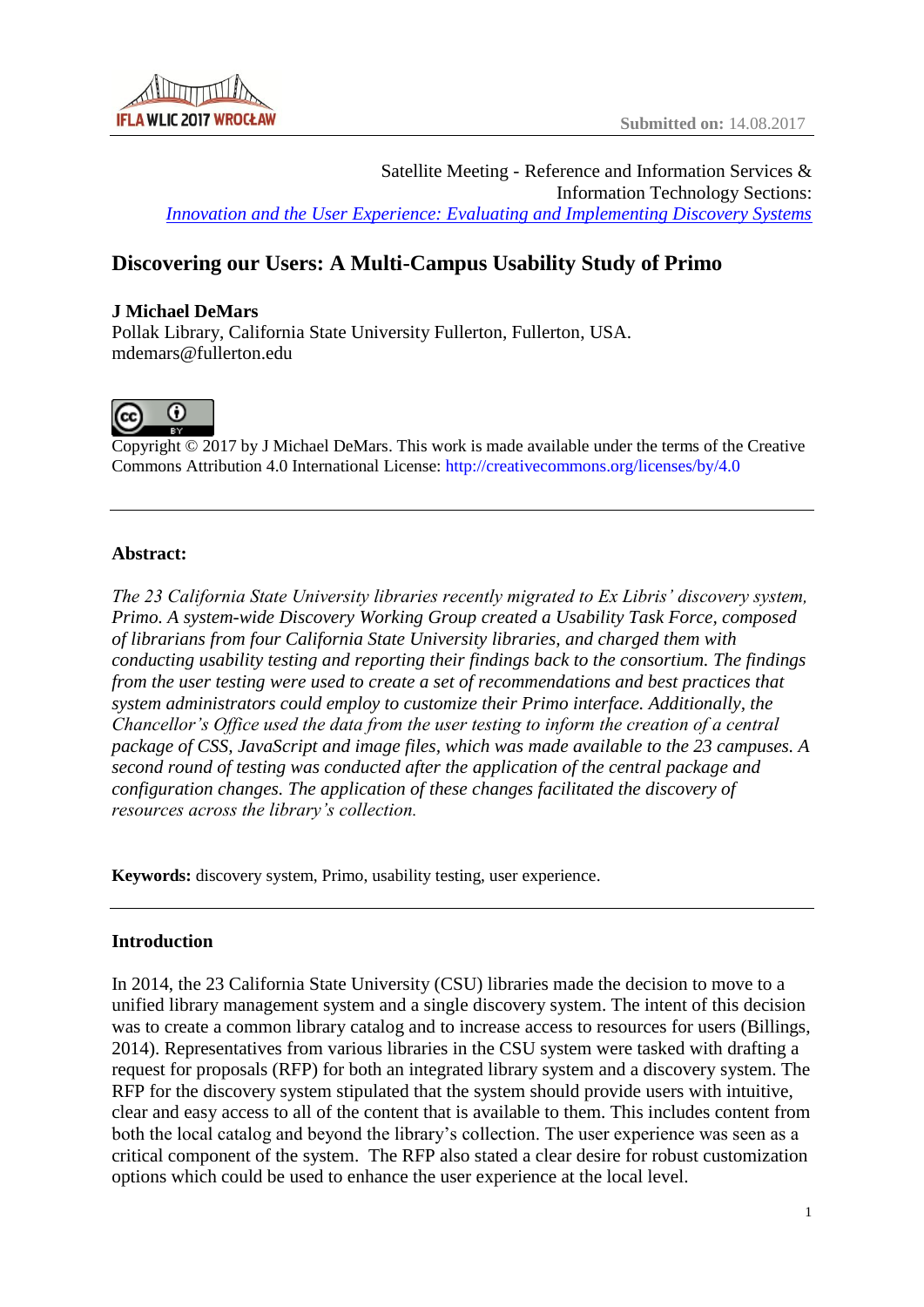Several vendors responded to the RFP, but ultimately the Council of Library Deans (COLD) made the decision to contract with Ex Libris and their discovery system, Primo. The enhanced customization capabilities and the emphasis on the user experience factored into their decision.

At the behest of COLD and library personnel at the CSU Chancellor's Office (CO), a Discovery Working Group (DWG) was formed to deal with issues related to the implementation and ongoing maintenance of Primo. This group, with representatives from campuses across the consortium, formed several task forces addressing everything from third party integration and data normalization rules to issues related to Functional Requirements for Bibliographic Records (FRBR) and results boosting. Additionally, they formed a task force focused on matters related to the end user experience. They charged the User Experience (UX) task force with conducting usability testing of the new Primo interface at their home campuses. Their objective was to provide the CSU libraries with a clear blueprint of configuration instructions to help increase discoverability and enhance the user experience.

### **Background**

Academic libraries are implementing discovery systems as a primary research tool in ever increasing numbers. Discovery systems can be defined as "web software that searches journal-article and library-catalog metadata in a unified index and presents search results in a single interface" (Condit, 2012). Modern discovery systems can provide "a Google-like experience in terms of fast, single-search access to a library's collection" (Kelly, 2012). There are a number of discovery systems on the market currently, and numerous user studies have been conducted to see if they are indeed providing a familiar experience and meeting the research needs of library patrons.

There have been several usability studies of Ex Libris' Primo. It is worth noting that, while in general Primo performs well in many usability studies, most of them were testing the original version of Primo which is significantly different from the new UI, which is more more modern and less click heavy. In testing the original UI, researchers at the University of Vermont found that while most users were able to discover what they were looking for, others complained that there were "too many options in Primo and that the interface was confusing" (Nichols, 2012). They noted that many of the issues users were struggling with could be addressed by educating users, however, they conceded that "many users will not get that instruction" (Nichols, 2012). A study at the University of Houston found that, while Primo performed well overall, "Customizations are necessary to make the Primo interface more intuitive, results lists easier to interpret, and Primo functions easier to locate and use" (Nichols, 2014). Customizing the interface to meet the needs of users will likely be more effective than attempting to educate all of them in the intricacies of the interface.

Primo's extensive customization options offer system administrators a multitude of ways to act upon the data collected in usability studies. The flexibility and adaptability of Primo provides administrators the opportunity to create a user interface (UI) that most effectively meets the research needs of their user base. Providing users with a positive experience is the reason librarians at the CSU system realized the value of conducting a multi-campus usability study.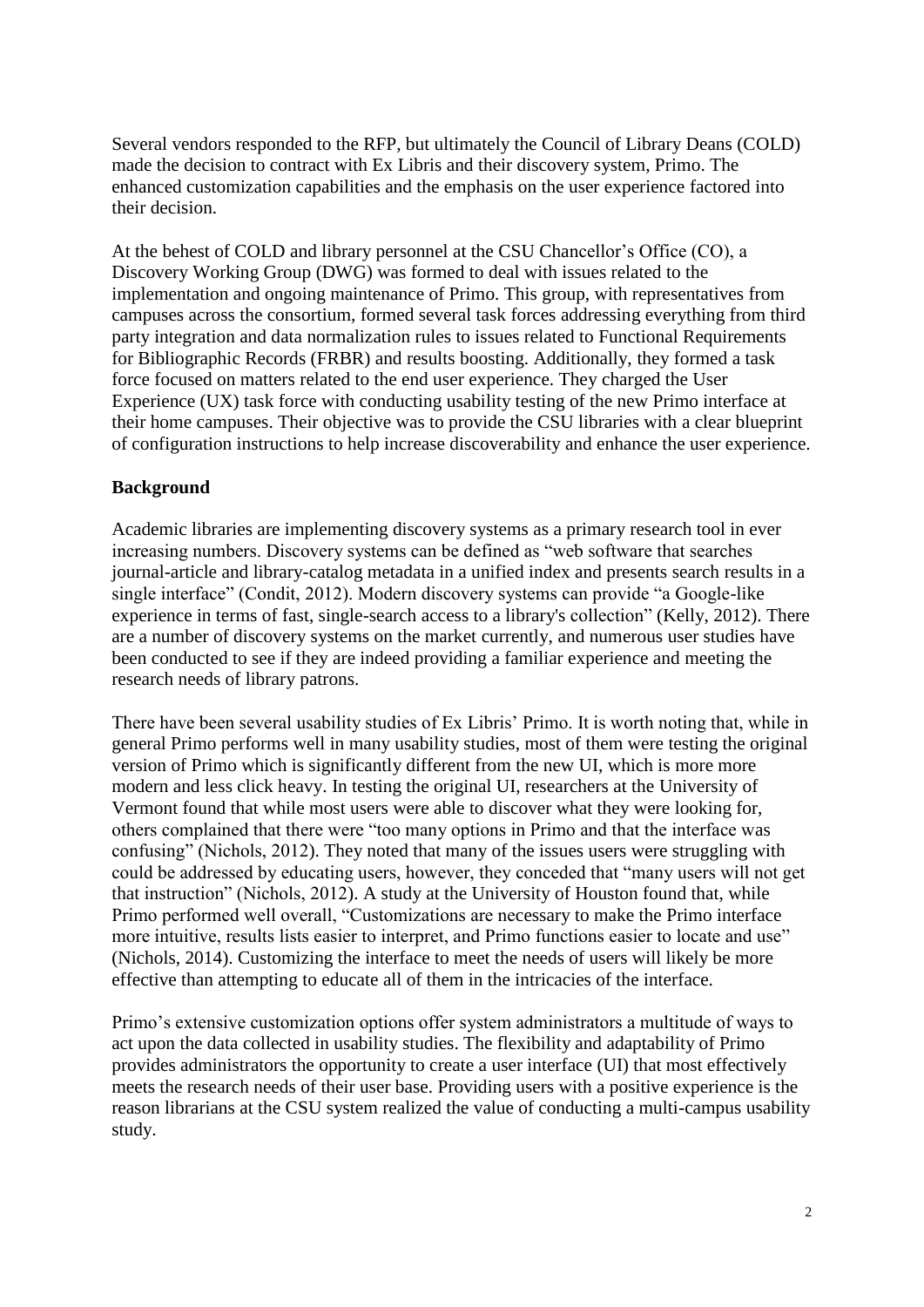### **Goals of the Task Force**

At the first meeting of the Primo UX Best Practices Task Force, the group decided that it should focus its efforts on the new Primo UI. The CSU was provided with access to the beta version of the new UI in June of 2016, but the general UI release was not set to take place until August. The CSU did not intend to launch using the older, more stable UI, reasoning that many of the bugs would be worked out prior to the June 2017 launch. The Task Force established that it would concentrate efforts on navigation, usability testing, customization, and establishing best practices. The best practices were to be collected in a document which would be posted on the CSU DWG project wiki. The group also determined that all of the recommendations in the document would be required to be backed up by solid usability data. The Task Force established that the ultimate goal of the group should be to improve the experience of the bulk of our users, namely students and faculty, and should not focus on the perceptions of librarians. Additionally, the decision was made to standardize the UX across campuses as much as possible and develop consistent branding across the CSU libraries thereby providing a more familiar and equitable research system for students (Dulaney, 2015).

### **Testing the User Interface**

Librarians from many CSUs volunteered to conduct usability studies on their home campuses. The UX taskforce chose CSU Fresno, CSU Fullerton, CSU Northridge and CSU Los Angeles to conduct the tests. These campuses had configured their UIs in a similar fashion, save for the naming conventions for certain search scopes. The group established a rubric that would be used at each campus to keep the tasks fairly consistent. Users were given five standard tasks to complete: 1) find a specific book, 2) find a specific film, 3) find a peer-reviewed journal article, 4) find an item in the CSU network not owned locally, and 5) find a newspaper article. The determination of which items were to be found was left to the discretion of the individual campus. This flexibility would account for variations across collections.

The four campuses were encouraged to come up with additional tasks that might reflect the typical research needs of their users. Los Angeles stuck to the original five questions, but the other three campuses came up with additional, often overlapping tasks. Fresno and Fullerton chose to ask users to sign into their library account, both to find the status of their account and to save items to the favorites folder. Fullerton and Northridge both asked users to find an article using an American Psychological Association (APA) citation. Fullerton asked users to find a specific journal, while Northridge asked users to find an item from special collections. Additionally, some of the campuses asked a question intended to test the FRBR feature. The questions were posted on the project wiki.

The number of individuals tested per campus varied, totaling 24. Fullerton tested seven, Fresno and Los Angeles six, and Northridge selected five. The group consisted of both graduate and undergraduate students as well as faculty. The students were from a variety of grade levels and majors, and their experience with library research varied as well. The intent was to capture our user base as closely as possible. Figure one illustrates the breakdown of participants at Fullerton.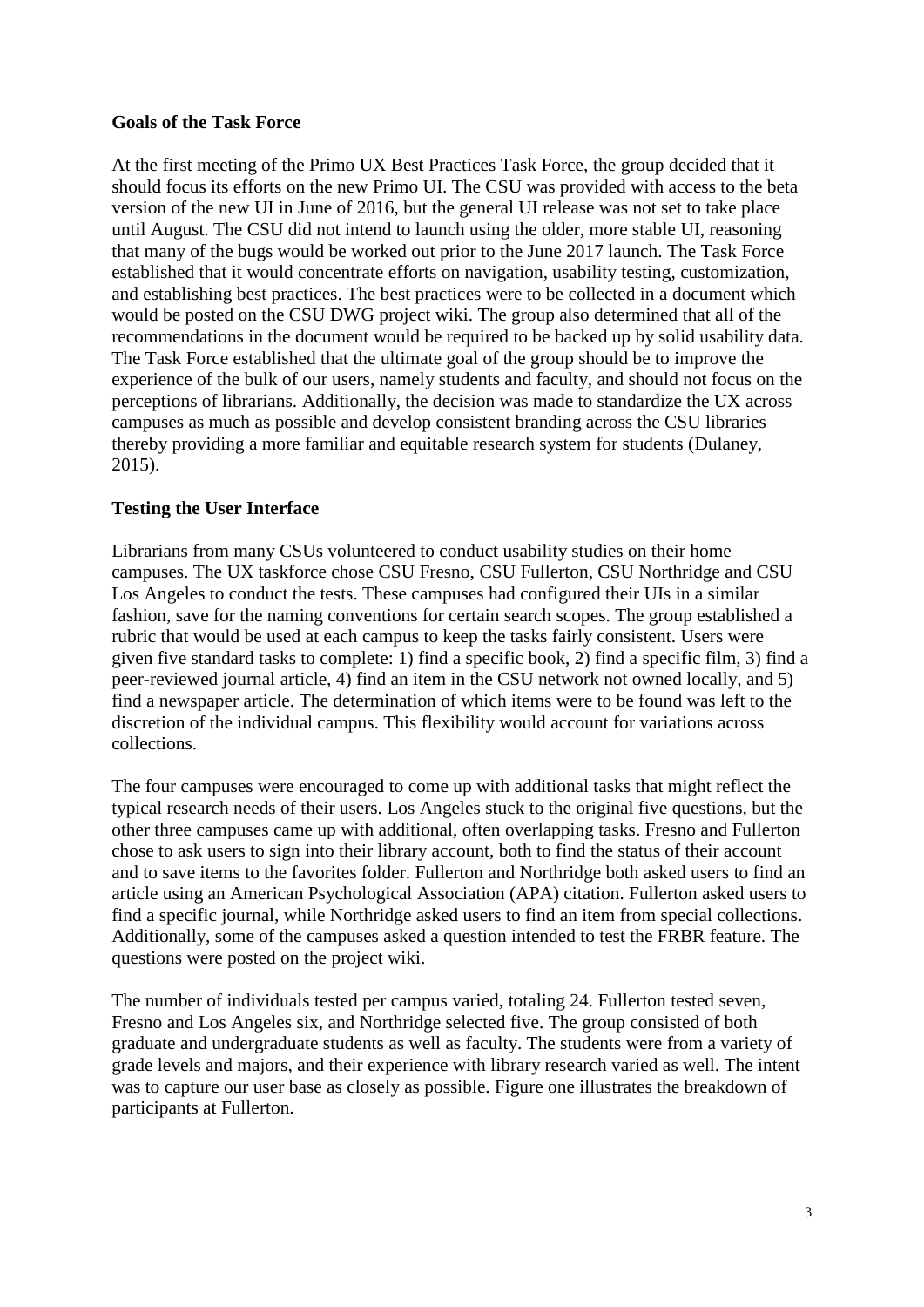

# Which of the following best describes you?

**Figure 1: Breakdown of UI test participants at Fullerton**

The time it took for users to complete the test ranged from 10-30 minutes depending on the campus. Fresno students took around 15 minutes to complete the test. The times at Fullerton were similar, despite the fact that there were more questions. This variation might be due to the fact that Fullerton provided few free-text questions and utilized an online form where Fresno used a paper form. Northridge had a more robust set of questions and provided testers with ample opportunity for feedback, so their tests ran in the 30 minute range.

The methods provided for participants to give their feedback varied slightly from campus to campus. For example, Fresno used a paper form to collect the data, while Fullerton used Google Forms. Additionally, some of the campuses elected to use a Likert scale to determine the ease or difficulty in completing a task. Other campuses, like Fullerton, simply asked if a user was able to complete a task or not. Fullerton also used the screen capture program Camtasia to record the actions of the participants in order to have a record of where students were having difficulty or taking longer than anticipated to complete a specific task.

# **Summary of Findings**

The opinions about the interface of the new Primo UI were overwhelmingly positive. Users enjoyed the modern look and feel in comparison with legacy Innovative Interfaces Inc. products such as the Millennium Online Public Access Catalog (OPAC), which all four campuses had been using. Many also commented positively on Primo's ease of use, saying that it was more intuitive than the native interface of many of our subscription databases. Others praised the speed of the system while also appreciating its forgiveness of common errors like spelling mistakes.

The success rate for each task varied across the four campuses. Greater success was seen for the more simple tasks, and mixed results were recorded with the more difficult tasks. The use of a rubric on the first five questions facilitated cross-campus comparisons, showing several common threads across each location. In general, users performed very well when asked to find a specific item in the local collection. For example, nearly all of those asked were able to locate a newspaper article and a peer-reviewed article. When asked to find an article using the provided APA citation, 10 of the 12 users were able to locate the item, despite whether they entered the article title in the search box or pasted the entire citation.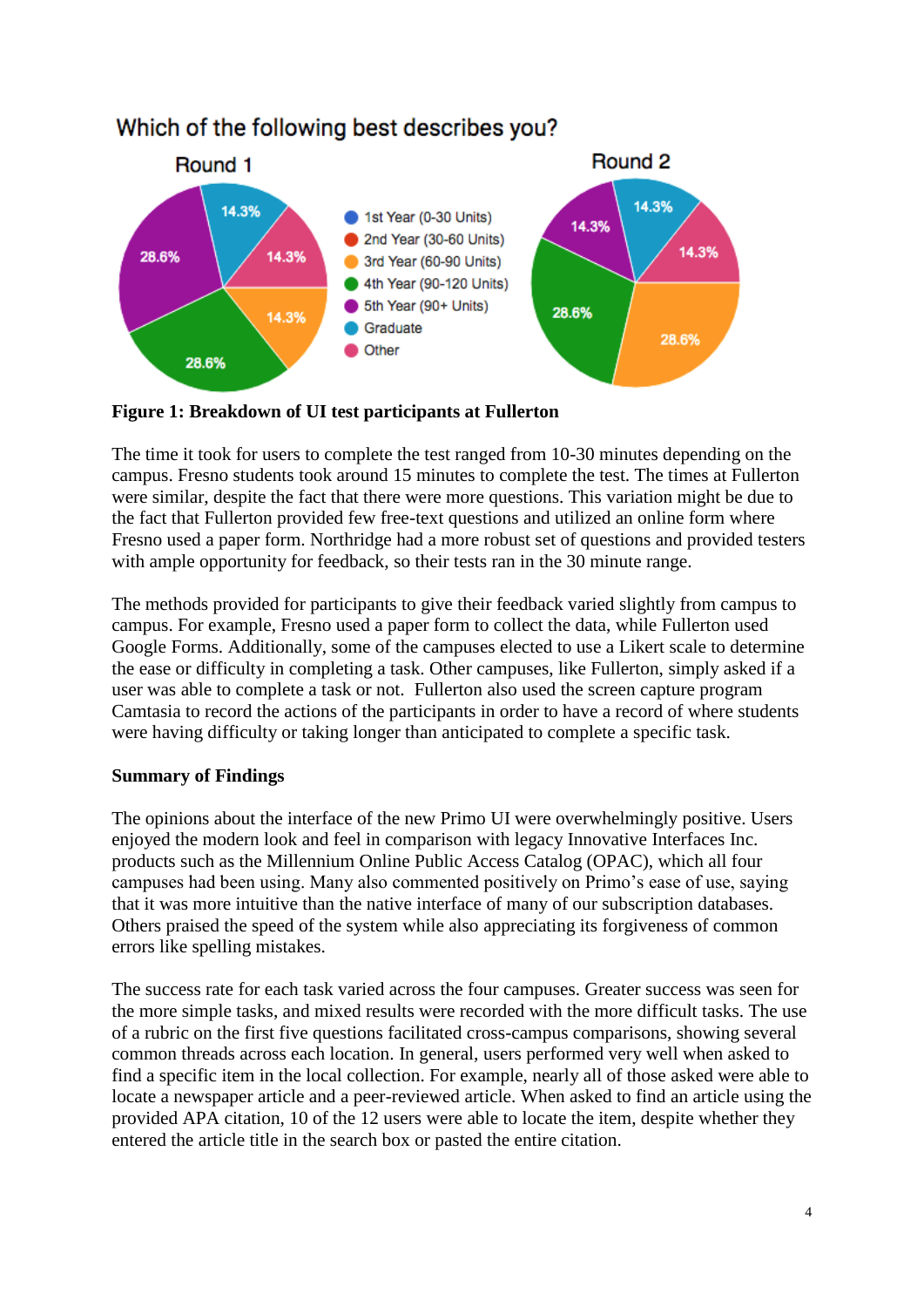While users were often able to find known items, when asked follow up questions they revealed some confusion about the results they were seeing. For example, each campus asked a user to find a book in the local collection, a task which 23 of the 24 that were tested were able to complete. Some of the campuses appended additional questions to this task. Two of the campuses asked users to find the status of the book (checked out or available for loan) and all of the users were able to determine this. However, some indicated that they were confused by the language. One of Fullerton's follow up questions was meant to test the user's understanding of FRBR records. Primo offers an option to utilize FRBR and group different iterations of the same work in a common record. This functionality can be enabled in the Primo Back Office (PBO), but must be enabled for the entire consortium. At Fullerton, users were asked to find the book *On the Road* because the library has multiple copies of this work. Users were asked to identify how many copies of the title the library owns, and only three of the seven tested could answer this correctly.

While FRBR records provide users with a cleaner and less redundant results set, testing showed that the user's understanding of FRBR records was mixed. Fullerton, for example, asked students to find the film the *Unbearable Lightness of Being*. In the search results that title comes up first with the text "5 versions of this record exist" below an icon which displays multiple overlapping rectangles which fans out when the user mouses over it, as seen in figure two. The only way to find the film version of the title is to open the record, which then presents the user with book and film versions of the work (one could also use the facet to limit by video, but none of them adopted that strategy). Of the seven testers, only five were able to complete this task. The other campuses also reported mixed success with FRBR records. Northridge, for example, noted that users complained about the number of clicks it took to get to the record they were looking for. Both Fresno and Fullerton noted that users complained about the FRBR icon. Users said that the meaning was unclear and did not convey the intended information.



## **Figure 2: Display of a FRBR record in Primo**

The new Primo UI incorporates search scopes into the default search box as seen in figure three. This approach differs from the old UI which incorporated a tabbed search box. In the new UI a dropdown menu is activated when a user begins entering text into the search box. This provides users with access to any scopes that were set up in the PBO, including the Primo Central Index (PCI), a large collection of scholarly e-resources provided by Ex Libris. For most of the campuses in the CSU system, these included a scope that the CSU labeled OneSearch (sometimes labeled "local collection") which searches the PCI, as well as the local book collection, an article's scope that searches items in the PCI to which the library subscribes, a local collections scope that searches the catalog, and a network zone scope labeled All CSUs which searches the combined catalogs of the CSU system. Each campus designed a question to test users' understanding of the search scopes.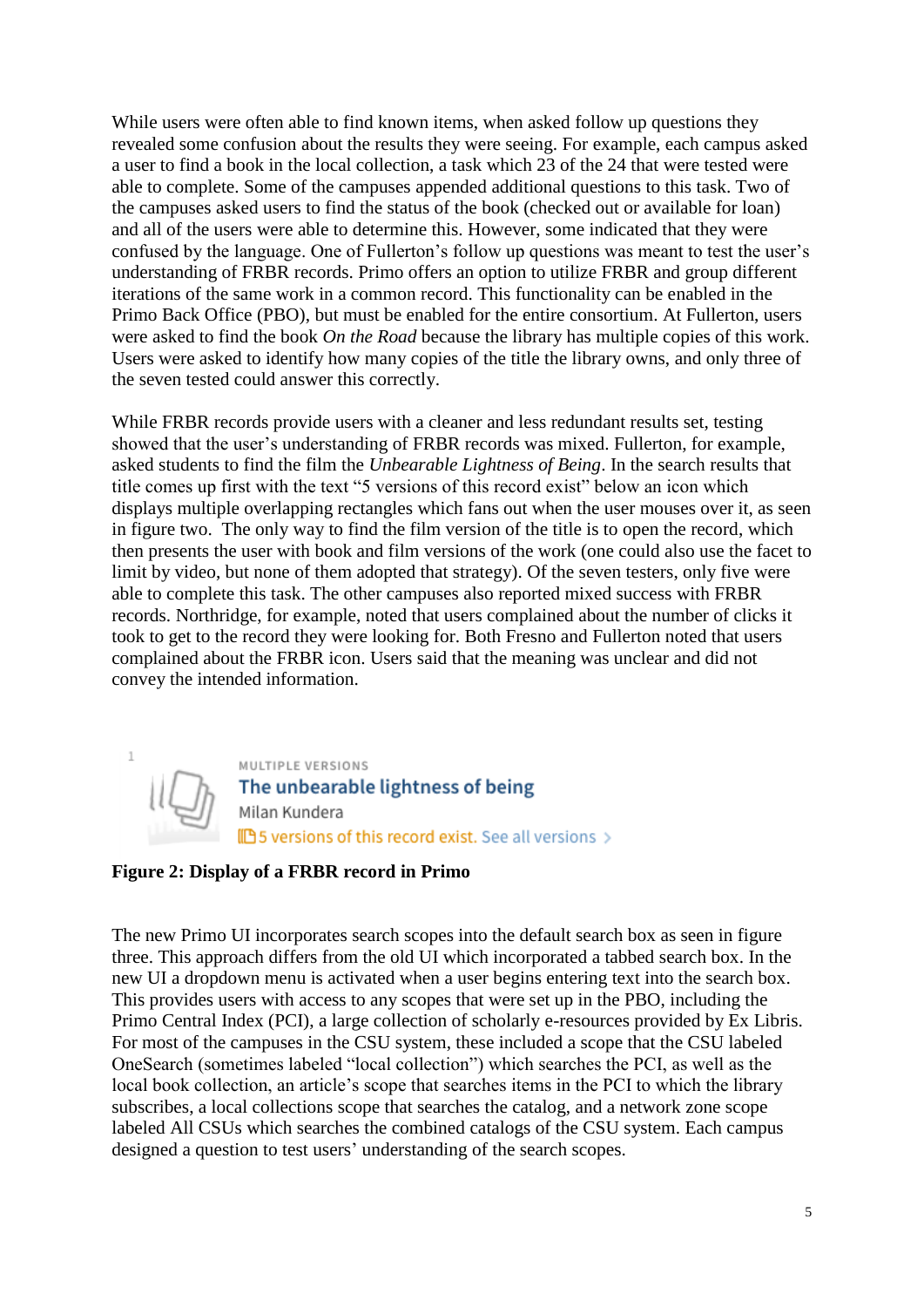| CALIFORNIA STATE UNIVERSITY |                                                  | Library<br>Search | $A - Z$ | <b>Citation</b><br>Linker | <b>Browse</b> |              |
|-----------------------------|--------------------------------------------------|-------------------|---------|---------------------------|---------------|--------------|
|                             | criminal justice ethics                          |                   |         |                           |               | ×<br>Q       |
|                             | criminal justice ethics OneSearch                |                   |         |                           |               |              |
|                             | criminal justice ethics Books Journals and Media |                   |         |                           |               |              |
|                             | criminal justice ethics $\supset$ Articles+      |                   |         |                           |               | can I get    |
|                             | criminal justice ethics O Course Reserves        |                   |         |                           |               | arian how to |

**Figure 3: Dropdown scopes in the search box in the new Primo UI**

The use of the dropdown search scopes differed across the four campuses. For example, students and faculty routinely made use of the scopes at Fullerton, Northridge, and Los Angeles, but they did not make use of them at all in Fresno. In general, testers who made use of the scopes were able to complete the tasks faster and with a greater degree of accuracy. In the case of Fullerton, users who employed the scopes finished the test an average of four minutes faster than those who did not. Additionally, testers at Fullerton were the only users to complete what revealed itself as the most difficult task: Finding a book in another CSU collection. If a user noticed the scopes he or she would see one that referred to books in other CSU libraries, which would enable them to complete this task. Many failed to notice this, likely because it was listed as a secondary scope that needed to be activated by a second dropdown as seen in figure four. Only three users at Fullerton and Northridge and only one in Fresno, or just over 40% of those asked, were able to complete this task. Some users indicated that they were confused about what the scopes were searching, which was likely due to a lack of clear, informative labeling.

| CALIFORNIA STATE UNIVERSITY<br><b>FULLERTON</b> |                   | Library<br>Search                                    | $A - Z$                                       | Citation<br>Linker | <b>Browse</b>                 |              |  |
|-------------------------------------------------|-------------------|------------------------------------------------------|-----------------------------------------------|--------------------|-------------------------------|--------------|--|
|                                                 | "a dog's purpose" | ×                                                    | Books Journals and Media $\blacktriangledown$ |                    | CSU Fullerton Collections,    |              |  |
|                                                 |                   | Sign in to get complete results and to request items |                                               | <b>TEL ORDER</b>   | All CSU Libraries Collections | $A$ nighting |  |

**Figure 4: Secondary search scope in Primo**

The use of facets to refine search results also provided mixed results. The DWG made the decision to move the facets to the left side of the screen. Ex Libris sets the facets on the right side by default. The group made this decision so that the interface would more closely match the majority of our subscription databases. The facets, which are listed in a grey box under the heading "tweak my results," are fairly standard, with author, publication date, and language included. During testing, some users indicated that the muted color of the box made it blend into the background so that they didn't notice the facets. Most users who did employ the facets found them useful, and often had greater success finding items. Others, however, remarked that the facets were a bit confusing. Ex Libris allows system administrators to determine the amount of entries that display under each facet. In the test, they were set to the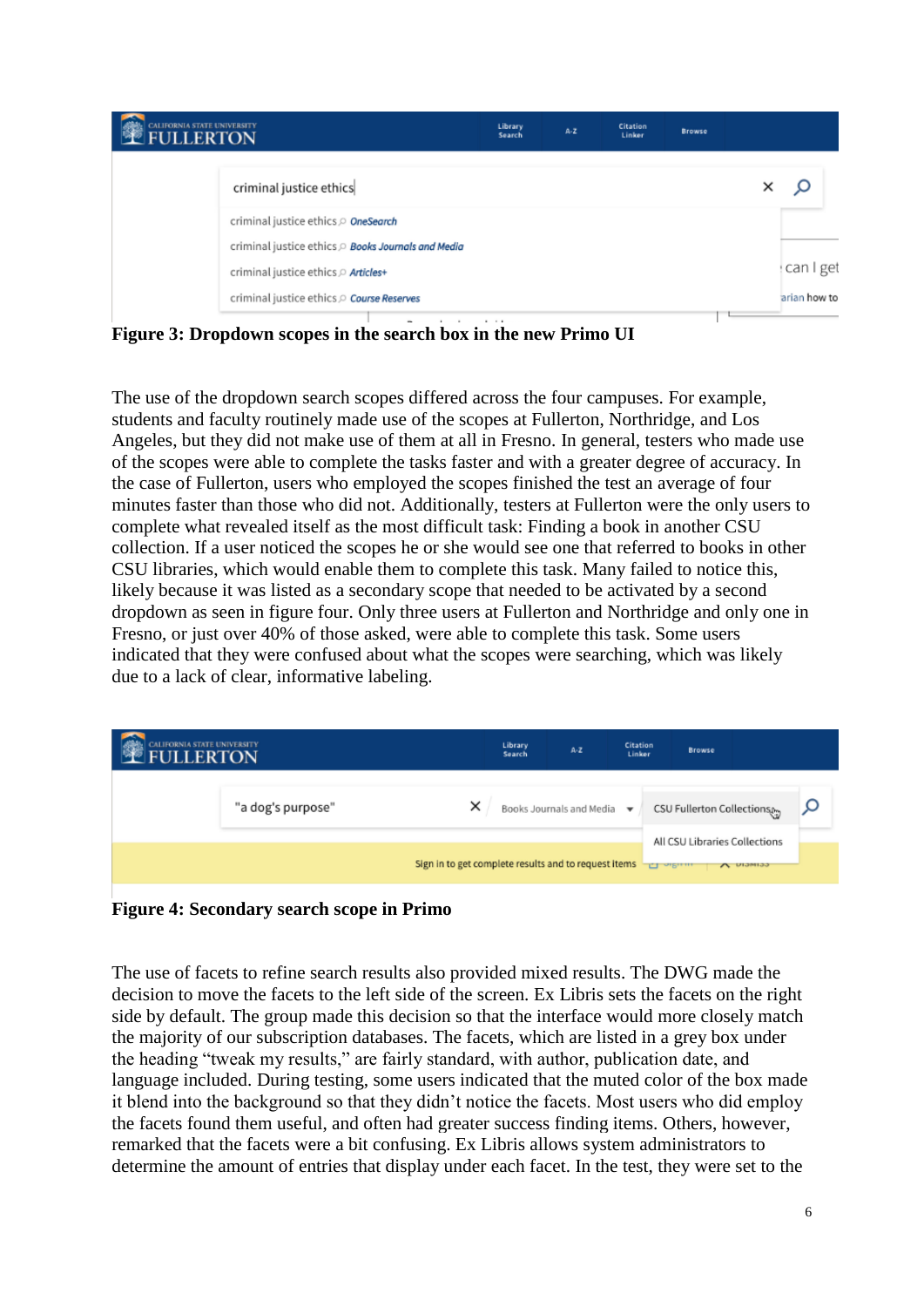default of five entries per facet. Some users spent a good deal of time scrolling through them before making a selection. Afterward, some of these users indicated that the list was overwhelming.

There are other facets that users may be unfamiliar with, such as resource type and a feature called Expand My Results which opens the search beyond what is available in the local collection. When the user selects this option, results from items in the PCI that libraries don't subscribe to are added to the search results. This proved to be the most confusing element, as some who clicked on the check box were unsure what they had just done.

Two of the campuses asked users to login to their library account. Primo has a feature called My Library Card which allows users to see what items they have on loan, manage their item requests, and view any fines and fees. Additionally, once logged in, users can save their searches and links to individual items. Users can login by either clicking the Guest link located on the top navigation bar or by clicking on the text "Sign in to get complete results and to request items" located on a yellow banner on the search results screen. Users had success logging into their accounts, with 12 of 13 able to complete this task, but they had difficulty staying logged in. By default, the My Library Card feature is activated by a mouse over. However, if users weren't careful they would click on the logout button when trying to view their account. This was noted at both the Fullerton and Fresno campuses.

#### **Results**

The UX Task Force shared both the raw data and a summary of results with the DWG, and made them publically available on the CSU ULMS wiki. The findings from the testing also included recommendations for improvement, which focused primarily on layout, styling and naming conventions. The recommendations were added to a document called the User Experience Best Practices Task Force Report.

Changes involving the search scopes were deemed of high importance because, as stated, those who made use of the scopes were able to complete their tasks more quickly and with a higher degree of accuracy. The main complaints about the scopes centered around the fact that users were unsure of what they were searching and how to best make use of them. Additionally, secondary scopes were largely ignored by users. The UX working group recommended that steps should be taken to highlight the scopes so that users will notice them as they are conducting their search, and also recommended that the scopes be renamed so that they would be more meaningful to users. For example, testing showed that the scope label OneSearch did not imply to users that they were searching both PCI and the local collection simultaneously. The group also recommended that secondary scopes be eliminated in favor of a more streamlined single scope format that segments out different collections. This action might increase the likelihood that users could find items outside of the local collection.

Much like scopes, users who employed the facets found them very useful. However, many of these same users stated that there was room for improvement in this area. The first recommendation was to place the most useful facets at the top of the list. This is configurable in the PBO. The group recommended that the sort, availability, format type and date be listed first. PBO administrators were also advised to collapse less frequently used facets and to change the default display from five entries per facet to three on those used most frequently. Some campuses elected to rename the facet box from "tweak my results," which is the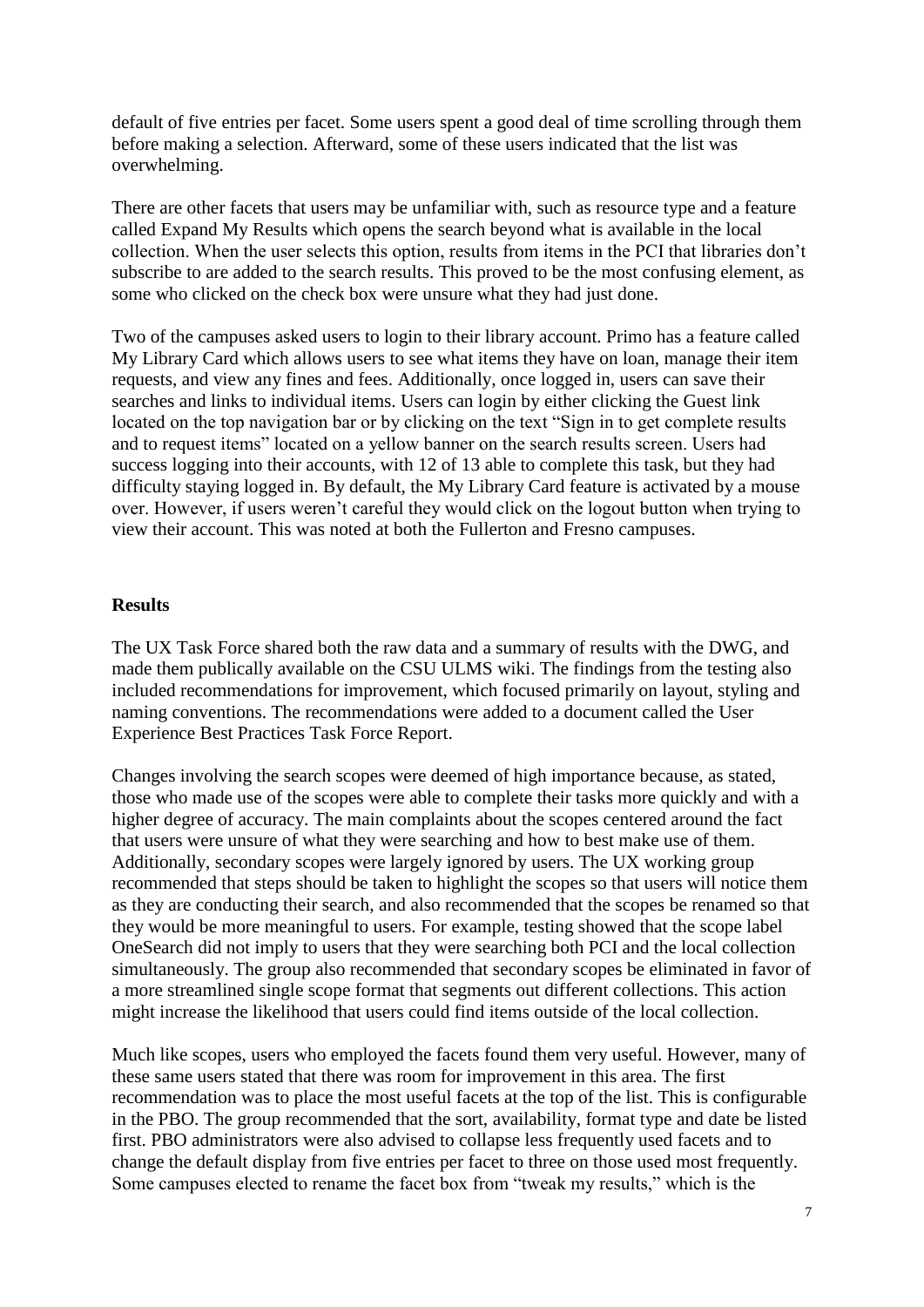default, to something they thought more meaningful, like "refine my results." Additionally, some elected to move the "expand my results" feature to the bottom of the facet panel, and some decided to rewrite the text into something more instructive like "Results Beyond the Library," or "Include results outside of library's database." Others made the decision to remove the "expand my results" feature altogether.

The recommendations document also addressed issues related to FRBR. The main issue with FRBR was letting people know what a FRBR record is and what it is doing. This, it was determined, could be addressed by creating an icon that more clearly indicates what the user is clicking on. Testers from all four locations were confused by what the icon was trying to tell them. Some indicated that the movement displayed when the icon is hovered over exacerbated their confusion. The Best Practices document recommended exploring alternative icons that could be swapped with the stock icons.

The UX group also recommended that the issues related to the user sign in feature be addressed. As stated, several users inadvertently logged themselves out after logging in, due to a button location swap that occurs during mouseover. The report recommended that the location of the buttons be swapped out so that users would not encounter this error. Additionally, the group recommended that the buttons be made static by removing the mouseover script.

There are documents available online that would instruct PBO administrators on how to make many of these changes. Administrators could consult the online Ex Libris Knowledge Center, or they could refer to the New Primo UI Cookbook (2017), a collaborative Google Doc that is available online. However, some of the campuses lack the personnel to help implement and maintain many of the recommended changes. Modifications to the UI could be implemented by anyone designated as a PBO administrator, but this would need to be done on a campus by campus basis and would need to be applied to both the sandbox and production instances of Primo. In an effort to reduce redundancy and to help those campuses with a limited number of employees versed in CSS, JavaScript, and PBO administration, the CO began investigating if these changes could be pushed out centrally to campuses wishing to inherit these changes.

The CO settled on the idea of a central package, a "shared set of CSS, JavaScript, and images – and a recommended set of scope and label configurations for Primo" (Walker, 2017) that would be managed by the CO. This set of modifications could then be pushed out to any of the campuses that decided to inherit the package. Local changes would overwrite anything pushed out by the CO, meaning that campuses could make changes locally and yet still benefit from many of the changes the central package would put in place. The CO recommended to campuses that they make use of the central package, as all of the changes in puts in place are backed up by data collected by the UX Task Force. Additionally, the CO planned to maintain the central package and would push out future changes in response to the needs of the consortium. Any changes caused by future updates from Ex Libris could also be addressed through fixes in the central package. The vast majority of the campuses chose to inherit the central package based on the advantages it provided.

The first wave of the central package, addressing issues related to layout and display, was pushed out and applied to both sandbox and production on April 23, 2017. The central package resolved issues related to contrast in an effort to bring the interface into compliance with the CSU Americans with Disabilities Act (ADA) policy, a policy which mandates that websites be accessible to patrons with disabled vision. The central package also implemented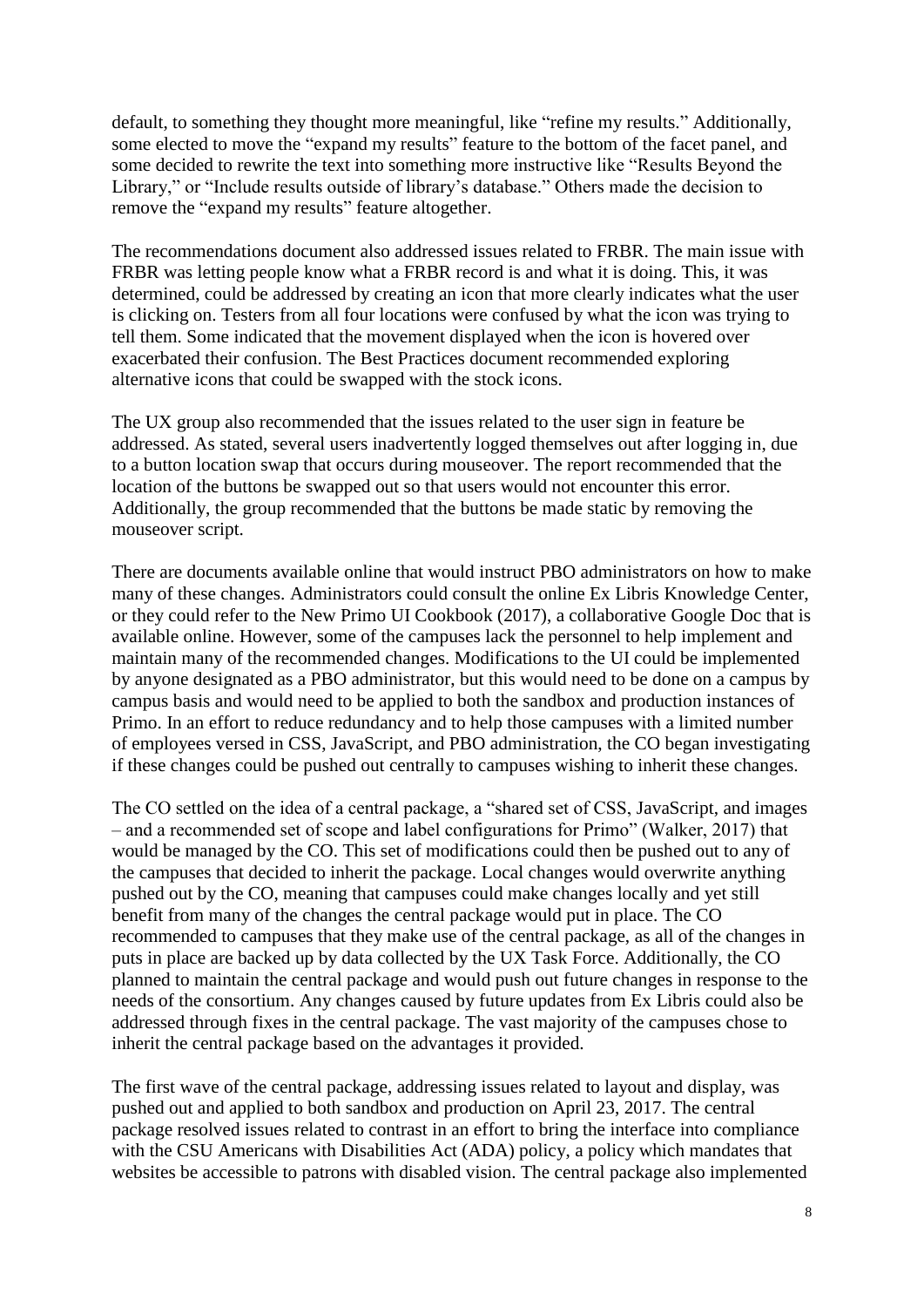a number of configuration changes, with a good deal of attention being paid to the labeling and functionality of the search scopes. Changes to the layout and display of the facet panel were also put in place. All changes are listed on the Central Package & Recommended Configurations page on the CSU Unified Library Management System Wiki.

In addition to the unified look that the central package offers, the CO determined that the consortium should develop a unified name for the discovery system. Based on recommendations from the DWG, the name OneSearch was adopted and a common logo was implemented across the system.

Fullerton chose to inherit the central package and accepted the configuration changes implemented by the CO. The local PBO administrator also applied a number of other changes. For example, the facet section was renamed from "tweak my results" to "refine my results." Also, "expand my results" was renamed and was pushed to the bottom of the facet panel. The PBO administrator also applied changes to the full display record in an effort to make the information more readable and less cluttered. This included the removal of much of the links section and trimming the options in the tools section.

### **Second Round of Testing**

After the local and consortial changes were applied, Fullerton conducted a second round of testing. A similar sample of users were chosen to test the new interface, and they were given the same tasks to complete as the original group. The changes lead to an improvement in results across the board. Users were still able to complete the more simple tasks, such as finding a book in the local collection, but they were now able to complete the more difficult tasks as well.



**Figure 5: Revamped search scopes highlighting other CSU collections**

The largest improvement in test results had to do with finding an item in another CSU's collection. In the first round of testing, only 42% of the testers at Fullerton were able to find a known item in another CSU library. After applying the changes to the naming conventions and style of the search scopes, 100% of users were able to locate the item, as illustrated in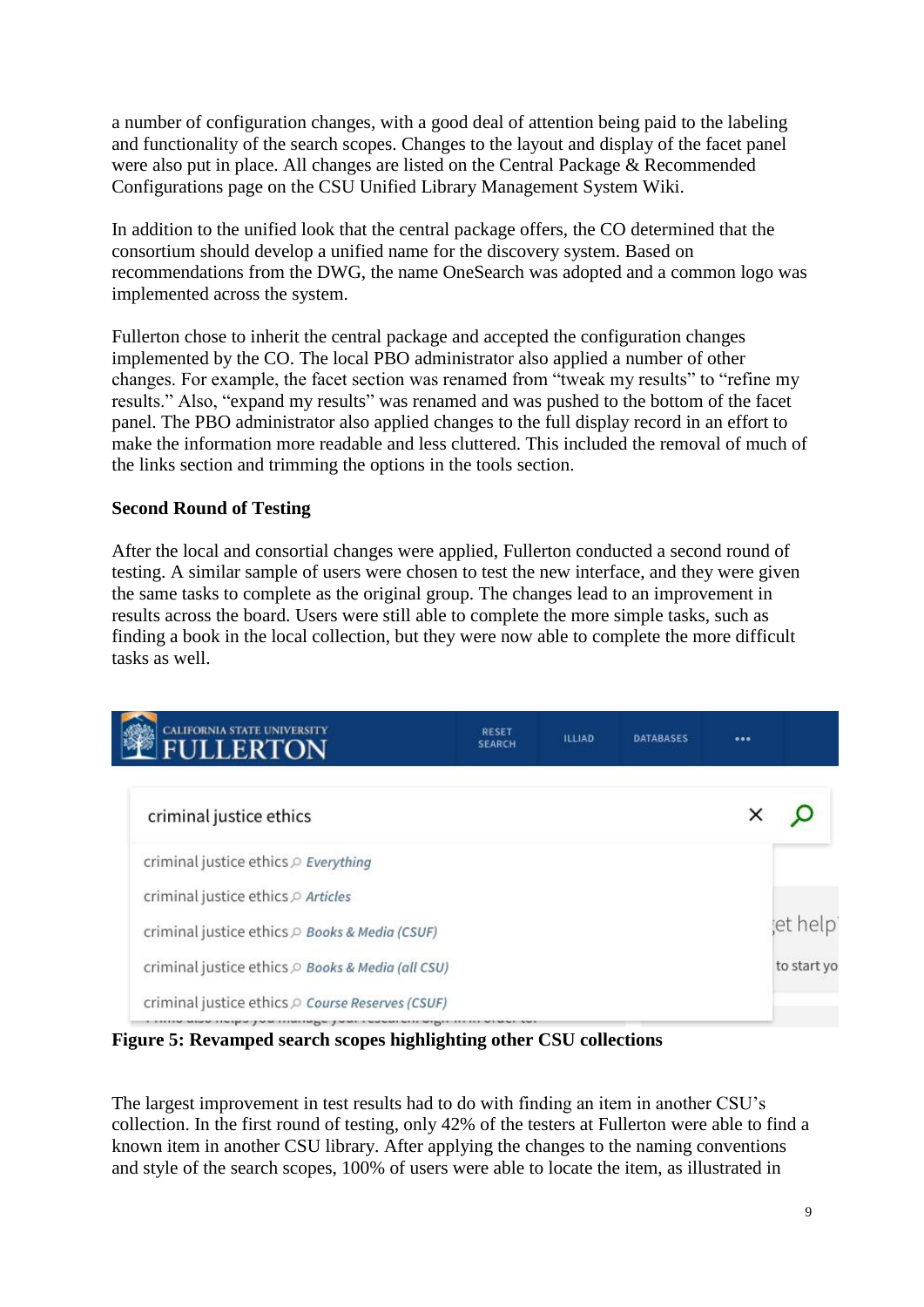figure six. The first iteration required that users first select the scope labeled books and media, and then select California State University Collections from a second dropdown located in the same search box, as seen in figure four. Most failed to notice the second search scope. The changes applied by the CO, as seen in figure five, made a separate scope in the main dropdown menu labeled Books & Media (all CSU). This was noticed and used by everyone in the second group of testers.



**Figure 6: Results from the usability test before and after changes were applied to the scopes**

Similar improvements were noted when users were tasked with finding a peer-reviewed article. In the first round, only 85% of users could find a peer-reviewed article. In the second round 100% of those tested successfully located a peer-reviewed article. As stated, the facet panel was decluttered prior to the second test, making it easier for users to see the peerreviewed limit. Additionally, only 85% of users could connect to the full text in the first test, but 100% of users in the second group were able to connect to the article. This could be a result of the changes made to declutter the full record display.



Can you find a copy of the film The Unbearable Lightness of Being?

**Figure 7: Results from the usability test before and after changes were applied to FRBR icons**

There is still room for improvement, as some of the results did not change from the first to the second test. For example, only six of the seven testers in each study were able to login to their account. In both cases, those who were not able to stated that they couldn't find the login button. Certain elements of FRBR records also need further investigation. There were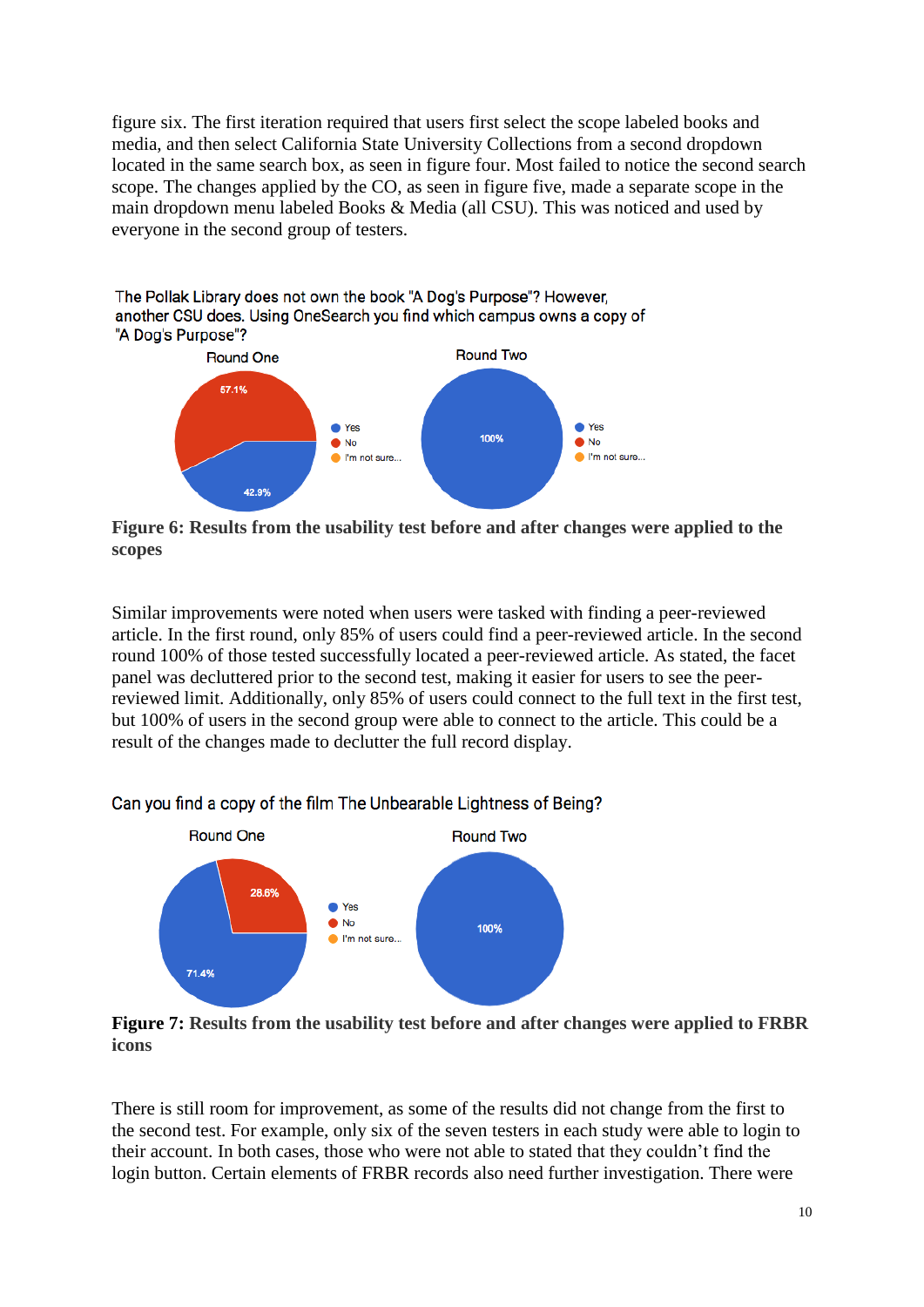improvements in users' abilities to find the film version of the *Unbearable Lightness of Being*, as seen in figure seven, a task which requires users to open the full version of a FRBR record. In the first round, only 71% could complete this task, a number that improved to 100% in the second round. Yet, users were still not able to determine how many copies of the book *On the Road* the library owned. In fact, the percentage of users able to successfully complete this task went down from 43% to 25%. Further investigation into users' understanding of FRBR records is warranted.

#### **Conclusion**

Modern discovery systems provide students and faculty with access to scholarly information from the libraries collection and beyond. Discovery system providers strive to provide users with a familiar search interface to simplify the research process. However, the stock interface may not always be as intuitive as intended. The thoughtful application of interface changes, based on data gathered from real world users, can make a dramatic improvement in the user experience. The flexibility that Primo offers makes it a powerful and agile system that is able to respond to the research needs of users in an efficient manner. Through usability testing, Primo administrators can gather the information they need to make informed configuration decisions. The ability to apply global changes while preserving local preferences makes Primo an ideal solution to apply to a consortium as large as the CSU. While this article focuses on Ex Libris' Primo, the lessons learned from usability testing can be applied to any of the major discovery systems that allow for customizability.

### **Acknowledgments**

I would like to acknowledge Chris Langer from CSU Fresno, Elizabeth Altman from CSU Northridge and Holly Yu from CSU Los Angeles. They were responsible for UI testing at their home campuses. Additionally, I would like to acknowledge David Walker from the CSU CO for his work on the central package.

## **References**

Billings, V. (2014). "Unified Library Management System: One platform, 23 campuses." Retrieved from [http://libraries.calstate.edu/ulms-2/.](http://libraries.calstate.edu/ulms-2/)

Brett, Kelsey, Lierman, Ashley, & Turner, Cherie. "Lessons Learned: A Primo Usability Study." *Information Technology and Libraries* 35 no. 1 (2016): 7-25.

Central Package & Recommended Configurations. (2017). Retrieved June 1, 2017 from the CSU ULMS Discovery Wiki: https://calstate.atlassian.net/wiki/pages/viewpage.action?pageId=79903030

Condit Fagan, J., Mandernach, M., Nelson, C. S., Paulo, J. R., & Saunders, G. "Usability Test Results for a Discovery Tool in an Academic Library." *Information Technology & Libraries* 31 no. 1 (2012): 83-112.